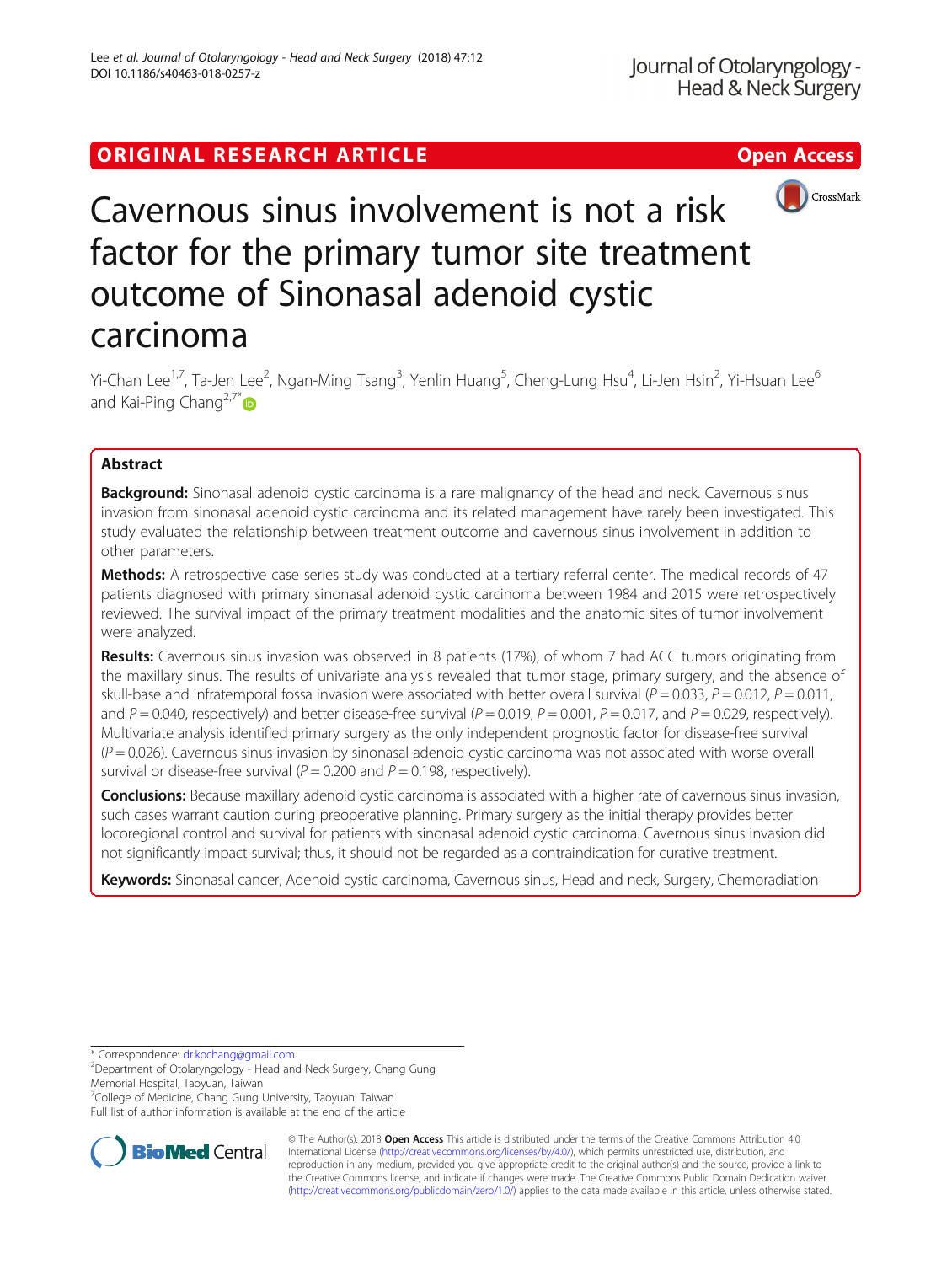## Background

Sinonasal malignant tumors are rare, accounting for approximately 3% of upper respiratory tract cancers. Adenoid cystic carcinoma (ACC), arising from the salivary glands, is the fourth most common malignant tumor in the sinonasal tract  $[1, 2]$  $[1, 2]$  $[1, 2]$  $[1, 2]$ . Approximately 10–25% of ACC tumors in the head and neck region originate in the sinonasal region [\[3](#page-6-0)]. Some symptoms of sinonasal ACCs are similar to chronic sinusitis symptoms; thus, the diagnosis of sinonasal ACC is often delayed after initial presentation [[3](#page-6-0)–[5\]](#page-6-0).

Previous studies have demonstrated that ACC is an aggressive tumor that spreads through either direct bone invasion or perineural invasion and frequently involves the skull base or intracranial region [[3\]](#page-6-0). Cavernous sinus involvement of sinonasal ACC often occurs via perineural spread  $[6–10]$  $[6–10]$  $[6–10]$ ; however, the incidence and treatment outcomes of cavernous sinus invasion by these tumors have never been addressed or analyzed. Hence, this study investigates the incidence and management of cavernous sinus invasion by sinonasal ACC in a single tertiary referral hospital. The primary outcome of this study is to clarify the prognosis of cavernous sinus involvement in patients with ACC upon presentation. Prognostic factors, treatment modalities, outcomes, and survival of patients with sinonasal ACC tumors were also analyzed.

## **Methods**

This study enrolled patients who were diagnosed with sinonasal ACC between January 1984 and August 2015 at Chang Gung Memorial Hospital (Linko Medical Center, Taoyuan, Taiwan). Patients with at least one of the following conditions were excluded: prior history of malignancy, presence of a concomitant primary cancer (synchronous or metachronous), recurrent disease, or treatment by another hospital. Patients enrolled in this study had pathologically confirmed ACC tumors at one of the following sites: maxillary sinus, ethmoid sinus, sphenoid sinus, frontal sinus, or nasal cavity. ACC tumors originating from the nasopharynx were also excluded due to differences in staging and anatomical origin. The retrospective review of medical records for this study was approved by the Institutional Review Board (201600713B0).

Patients in the study received standard preoperative work-ups according to institutional guidelines, including a detailed history, complete physical examination, computed tomography or magnetic resonance imaging, chest radiographs, bone scan, and abdominal ultrasonography. Computed tomography or magnetic resonance imaging was used to determine the epicenter of the neoplasm. If the tumor involved multiple sites of the sinonasal region, the site with the greatest tumor volume was considered

the epicenter. Tumor, node, and metastasis (TNM) staging was performed using the criteria for nasal cavity and paranasal sinus malignancy in the 2010 American Joint Committee on Cancer Staging Manual.

Medical records were reviewed for information regarding surgery, adjuvant therapy, radiotherapy, chemotherapy, recurrences, and follow-up period. If the primary treatment modality was surgery, the types of surgical resection included septectomy, maxillectomy, craniofacial resection, or endoscopic resection. Adjuvant therapy after surgery included radiotherapy or chemoradiotherapy. Chemoradiotherapy rather than surgical excision was used to treat cavernous sinus involvement. In patients who refused surgery as their primary treatment, radiotherapy (total target dose, at least 60 Gy delivered in fractions of 1.8–2 Gy per day for 5 days per week) was administered with or without concurrent chemotherapy (cisplatin-based regimens)  $[11]$  $[11]$ . All of the patients completed regular follow-up visits every 2 months for the first year after discharge, every 3 months for the second year, and every 6 months thereafter.

The associations between different categorical parameters were analyzed using the chi-square test or Fisher's exact test. All of the surviving patients received followups until November 2016 or the date of death. In terms of patient survival, the overall survival (OS) and diseasefree survival (DFS) rates were estimated using the Kaplan-Meier method and compared with the log-rank test. For OS, the event of interest was death from ACC directly or from an unrelated cause. For DFS, the event was death or any tumor relapse occurring loco-regionally or distantly. Multivariate regression analyses were applied to identify independent risk factors for OS and DFS. Statistical analyses were performed using PASW Statistics 18 (SPSS, Chicago, IL, USA). All P values were two-sided with the significance level set at  $P < 0.05$ .

## Results

## Patient characteristics

During the study period, 47 patients (20 females [42.6%] and 27 males [57.4%]) with sinonasal ACC tumors were enrolled (Table [1](#page-2-0)). The primary sites of sinonasal ACC were the maxillary sinus ( $n = 30$ ), the ethmoid sinus  $(n = 8)$ , and the nasal cavity  $(n = 9)$ . Anatomic sites of ACC involvement were the cavernous sinus  $(n = 8)$ ; 17.0%), the skull base  $(n = 11; 23.4%)$ , infratemporal fossa (*n* = 18; 38.3%), and cheek skin (*n* = 7; 14.9%). Of the 8 patients with cavernous sinus invasion, 7 had maxillary and 1 had ethmoidal ACC. Tumor characteristics are described in Table [1.](#page-2-0)

## Treatment modality

Surgical resection was the initial primary treatment in 30 patients with T1 ( $n = 6$ ), T2 ( $n = 1$ ), T3 ( $n = 7$ ), T4a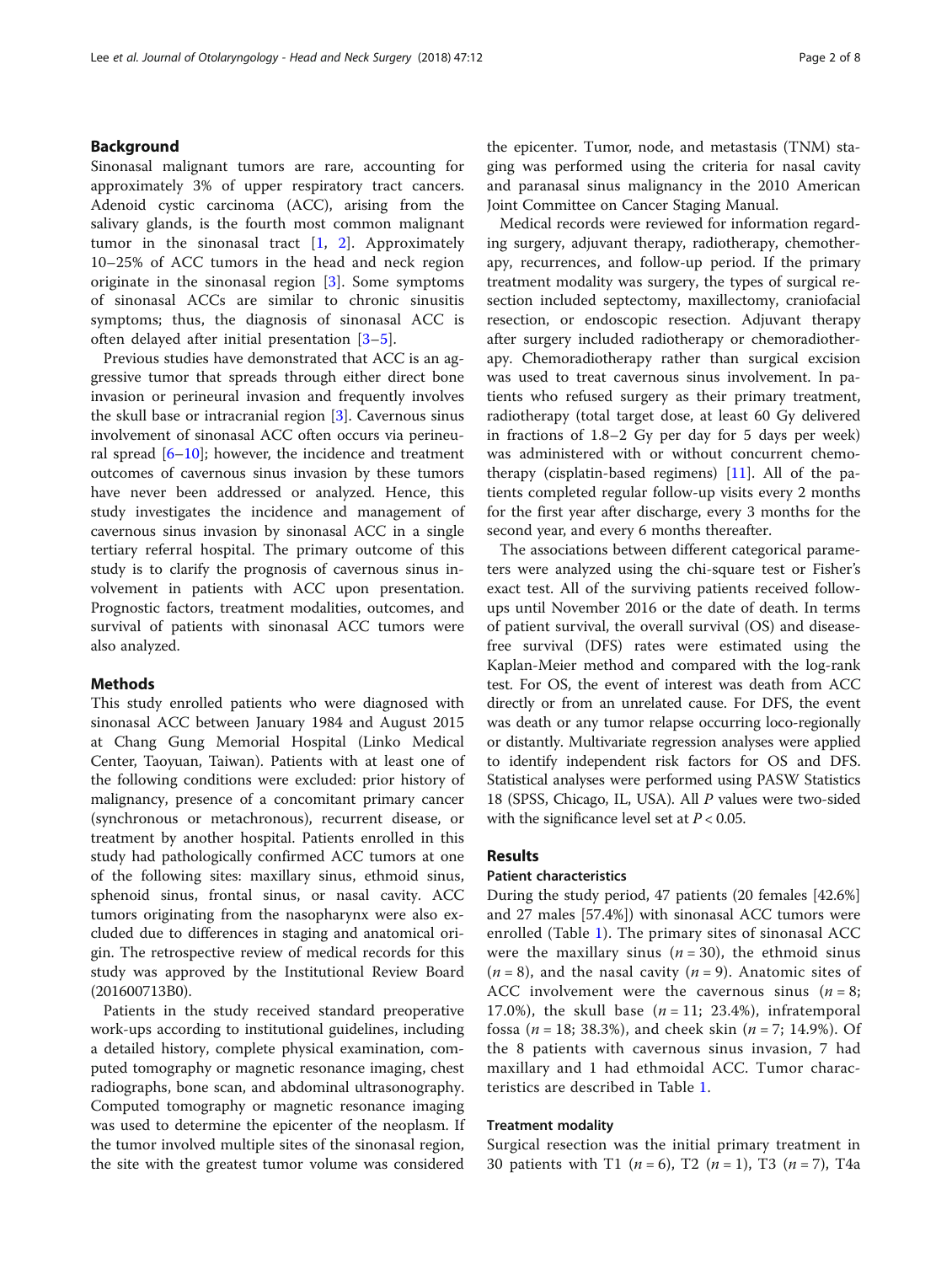$(n = 11)$ , and T4b  $(n = 5)$  tumors. Of these 30 patients, 3 were treated with surgery alone, whereas the remaining 12 and 15 received adjuvant radiotherapy and chemoradiation therapy, respectively. Either chemoradiation or radiotherapy was the initial primary treatment for the remaining 17 patients with T3 ( $n = 1$ ), T4a ( $n = 8$ ), and T4b  $(n = 8)$  tumors. Of these 17 patients, 5 received radiotherapy alone, 11 received chemoradiotherapy, and 1 refused treatment due to his M1 status.

The median time for OS and DFS was 77.1 months and 57.1 months, respectively. At 3, 5, and 10 years, the OS rates were 76.6%, 61.7%, and 23.4%, respectively, and the DFS rates were 66.0%, 44.7%, and 14.9%, respectively. In analyzing factors affecting survival during follow-up, patients with stage IV disease had significantly worse OS and DFS than patients with stage I, II, or III disease  $(P = 0.026$  and  $P = 0.014$ , respectively; Fig. [1a-b](#page-3-0)). OS and DFS were better in those who received surgery as the initial primary therapy than in those who received radiotherapy or chemoradiotherapy as the initial primary treatment ( $P = 0.009$  and  $P < 0.001$ , respectively; Fig. [1a](#page-3-0)-[b](#page-3-0)). Skull base invasion and infratemporal fossa invasion were specifically identified as negative factors affecting OS and DFS, whereas cavernous sinus invasion was not (Fig. [1a](#page-3-0)-[b](#page-3-0)). In Fisher's exact test, no significant difference was found for either the local recurrence rate or the distant metastasis rate between patients with and without cavernous sinus invasion

# Side effects and complications

Tumor relapse

presentation.

No severe complications were noted in the 8 patients with cavernous sinus invasion. Among the 8 patients, seven encountered temporary malaise with headache and were treated with dexamethasone. Many of them recovered, while 2 patients had trigeminal neuropathy (common toxicity criteria, grade 2), also regressing gradually with steroid use.

Fourteen patients developed recurrence (29.8%), and the time from initial treatment to recurrence ranged from 15.7 to 257.7 months (median 53.6 months). The recurrence was local in 12 cases (25.5%) and regional in 3 cases (6.4%). Of the 14 patients with locoregional recurrence, 11 (78.6%) had stage III or IV disease at initial

## Factors influencing survival

 $(P = 0.658, P = 1.000, respectively).$ Patients who received surgery as the initial treatment included a group of 12 patients who received postoperative adjuvant radiotherapy and another group of 15 who received postoperative chemoradiation therapy. The differences in OS and DFS between these two groups were not significant ( $P = 0.118$  and  $P = 0.558$ , respectively; Fig. [2a-b](#page-3-0)). The differences in OS and DFS between pa-

cant ( $P = 0.704$  and  $P = 0.977$ , respectively; Fig. [2a-b](#page-3-0)). To identify independent predictors of survival, multivariate analysis for OS and DFS was performed using age, sex, stage, skull base invasion, infratemporal fossa invasion, and cavernous sinus invasion as parameters in a Cox proportional regression model. Only surgery as

tients treated with radiotherapy alone and those treated with chemoradiation therapy alone were also not signifi-

<span id="page-2-0"></span>Table 1 Patient demographics and tumor stage

| Parameters                     | Ν             | Percent<br>100 |  |  |
|--------------------------------|---------------|----------------|--|--|
| All patients                   | 47            |                |  |  |
| Sex                            |               |                |  |  |
| Male                           | 27            | 57.4           |  |  |
| Female                         | 20            | 42.6           |  |  |
| Age (yr)                       |               |                |  |  |
| Median                         | 52.4          |                |  |  |
| Range                          | $16.3 - 81.2$ |                |  |  |
| Follow-up (mo)                 |               |                |  |  |
| Median                         | 56.0          |                |  |  |
| Range                          | $3.7 - 326.5$ |                |  |  |
| Tobacco use                    |               |                |  |  |
| Never                          | 33            | 70.2           |  |  |
| Former/current                 | 14            | 29.8           |  |  |
| Alcohol use                    |               |                |  |  |
| Never                          | 36            | 76.6           |  |  |
| Former/current                 | 11            | 23.4           |  |  |
| T stage                        |               |                |  |  |
| T1                             | 6             | 12.8           |  |  |
| T <sub>2</sub>                 | $\mathbf{1}$  | 2.1            |  |  |
| T <sub>3</sub>                 | 8             | 17.0           |  |  |
| T4a                            | 19            | 40.4           |  |  |
| T <sub>4</sub> b               | 13            | 27.7           |  |  |
| N stage                        |               |                |  |  |
| N <sub>0</sub>                 | 46            | 97.9           |  |  |
| $N1-3$                         | $\mathbf{1}$  | 2.1            |  |  |
| M stage                        |               |                |  |  |
| M <sub>0</sub>                 | 46            | 97.9           |  |  |
| M1                             | $\mathbf{1}$  | 2.1            |  |  |
| Clinical stage                 |               |                |  |  |
| $\begin{array}{c} \end{array}$ | 6             | 12.8           |  |  |
| $\mathbf{  }$                  | $\mathbf{1}$  | 2.1            |  |  |
| $\mathbb{H}$                   | 8             | 17.0           |  |  |
| IVa                            | 18            | 38.3           |  |  |
| IV <sub>b</sub>                | 13            | 27.7           |  |  |
| <b>IVc</b>                     | $\mathbf{1}$  | 2.1            |  |  |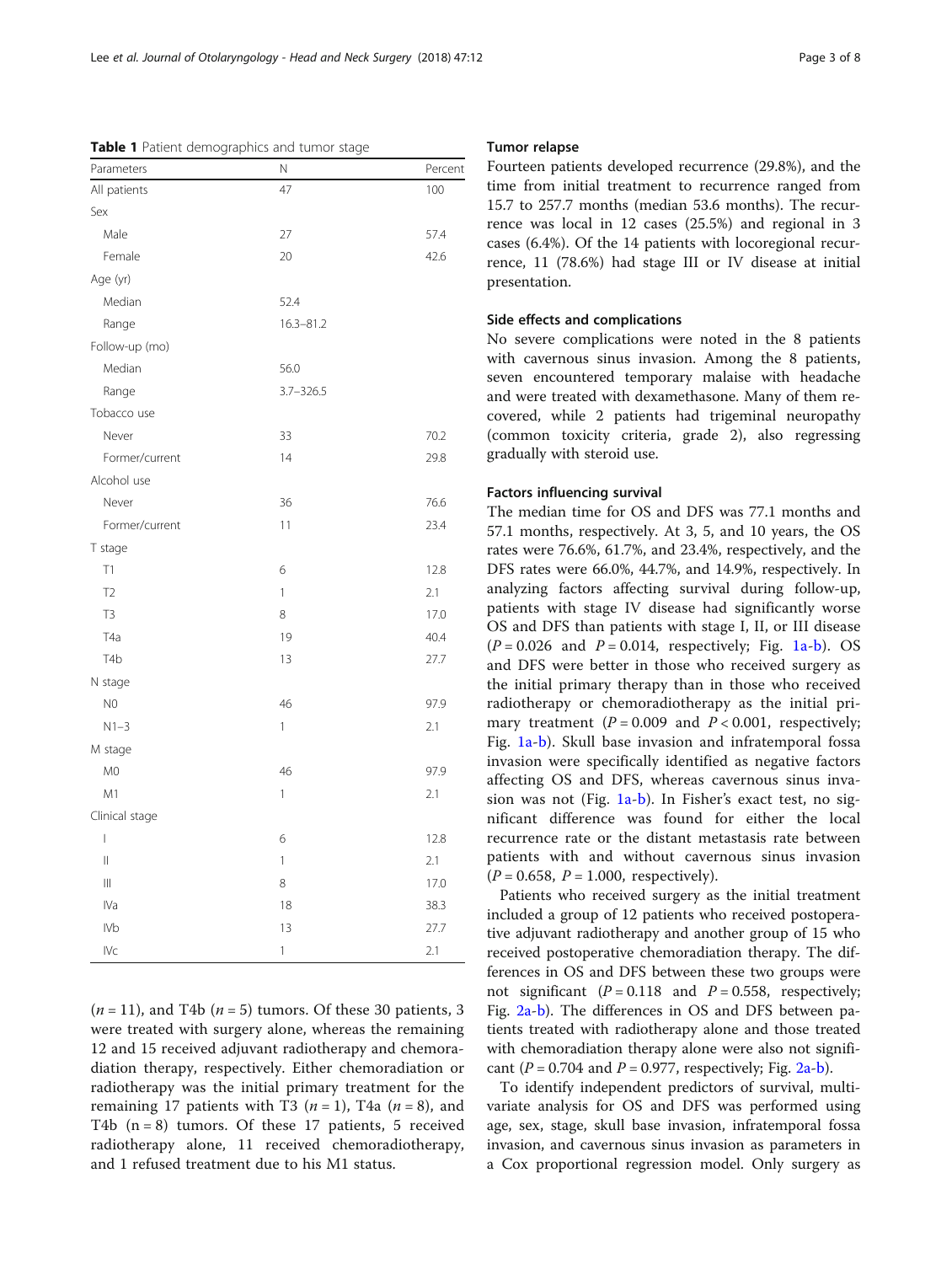<span id="page-3-0"></span>

the primary treatment was an independent factor influencing DFS (adjusted hazard ratio: 0.280, 95% confidence interval =  $0.091 - 0.857$ ,  $P = 0.026$  $P = 0.026$  $P = 0.026$ , Tables 2 and [3\)](#page-5-0).

## **Discussion**

In previous studies, most cases were predominantly stage IV because of the non-specific symptoms and late presentation of this rare malignancy and were associated with poor survival  $[3, 12-15]$  $[3, 12-15]$  $[3, 12-15]$  $[3, 12-15]$  $[3, 12-15]$  $[3, 12-15]$ . In this study, stage IV

tumors were also diagnosed in most (68.1%) patients, and those with stage IV disease exhibited a significantly worse OS. The primary treatment modalities for the original disease also affected survival outcome. Kaplan-Meier survival analysis showed that primary surgery as the initial treatment provided better OS and DFS, and the results of multivariate analysis indicated an association with a better DFS. A previous study demonstrated that the surgery type (endoscopic or external) was

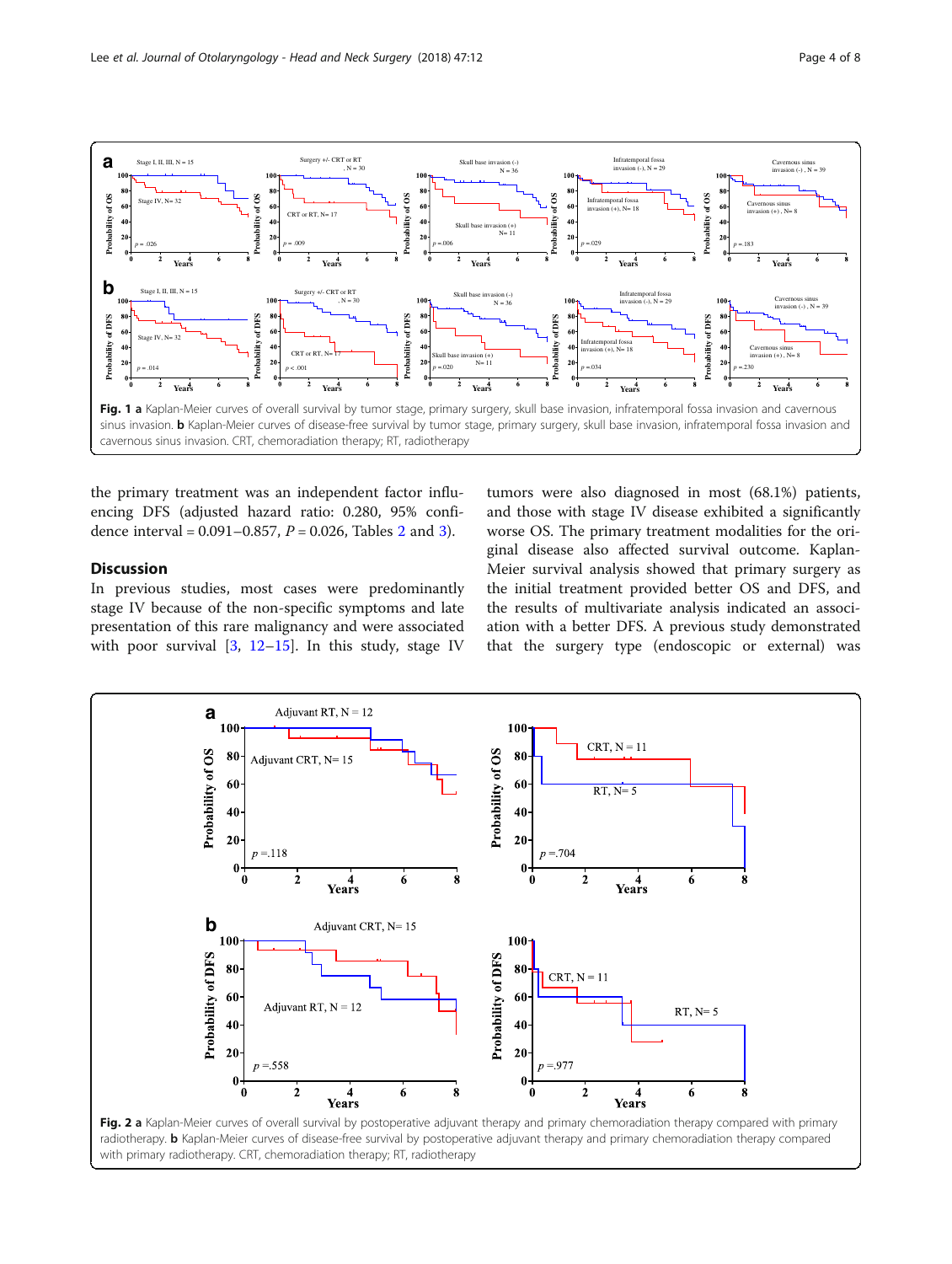|                                             | Univariate analysis      |                      | Multivariate analysis             |            |  |  |  |
|---------------------------------------------|--------------------------|----------------------|-----------------------------------|------------|--|--|--|
| Variables                                   | Hazard ratio<br>(95% CI) | $P$ -value           | Adjusted hazard ratio<br>(95% CI) | $P$ -value |  |  |  |
| Age (yr)                                    |                          |                      |                                   |            |  |  |  |
| $\leq 65$                                   | 1                        |                      | 1                                 |            |  |  |  |
| > 65                                        | 1.529 (0.523-4.471)      | 0.438                | 2.119 (0.554-8.105)               | 0.273      |  |  |  |
| Sex                                         |                          |                      |                                   |            |  |  |  |
| Female                                      | 1                        |                      | $\mathbf{1}$                      |            |  |  |  |
| Male                                        | $0.863(0.391 - 1.905)$   | 0.715                | 1.284 (0.423-3.899)               | 0.659      |  |  |  |
| Clinical stage                              |                          |                      |                                   |            |  |  |  |
| $\parallel, \parallel, \parallel \parallel$ | 1                        |                      | $\mathbf{1}$                      |            |  |  |  |
| $\mathsf{I}\mathsf{V}$                      | 2.898 (1.088-7.719)      | $0.033*$             | 2.397 (0.612-9.386)               | 0.209      |  |  |  |
| Surgery                                     |                          |                      |                                   |            |  |  |  |
| No                                          | $\mathbf{1}$             |                      | $\mathbf{1}$                      |            |  |  |  |
| Yes                                         | 0.358 (0.161-0.794)      | $0.012$ <sup>*</sup> | $0.690(0.247 - 1.927)$            | 0.479      |  |  |  |
| Skull base invasion                         |                          |                      |                                   |            |  |  |  |
| No                                          | 1                        |                      | $\mathbf{1}$                      |            |  |  |  |
| Yes                                         | 3.054 (1.290-7.233)      | $0.011$ <sup>*</sup> | 2.693 (0.611-11.858)              | 0.190      |  |  |  |
| Infratemporal fossa invasion                |                          |                      |                                   |            |  |  |  |
| No                                          | $\mathbf{1}$             |                      | $\mathbf{1}$                      |            |  |  |  |
| Yes                                         | 2.414 (1.041-5.600)      | $0.040^{*}$          | 1.500 (0.447-5.027)               | 0.512      |  |  |  |
| Cavernous sinus invasion                    |                          |                      |                                   |            |  |  |  |
| No                                          |                          |                      | $\mathbf{1}$                      |            |  |  |  |
| Yes                                         | 1.874 (0.718-4.893)      | 0.200                | $0.541(0.138 - 2.128)$            | 0.380      |  |  |  |

<span id="page-4-0"></span>**Table 2** Multivariate analysis of risk factors in relation to overall survival

Abbreviations: CI confidence interval

statistically significant

irrelevant if the tumor was completely resected [\[14](#page-6-0)]. Kaplan-Meyer analyses assessing the anatomic sites of tumor invasion both in this study and in a previous report found that skull base invasion and infratemporal fossa invasion negatively impacted survival [[3](#page-6-0), [16\]](#page-6-0). Overall, for stage IV disease, the primary treatment modality (oncologically sound resection) and the anatomical location of tumor involvement were the major prognostic factors for this disease.

Winslow first referred to the small lateral sellar compartment as the "cavernous sinus." This pair of dural venous sinuses is a well-vascularized structure in the middle cranial fossa surrounded by the brain parenchyma [[17](#page-7-0)]. The presence of cranial nerves III, IV, and V at the sinus capsule, in addition to cranial nerve VI, the internal carotid artery, and surrounding carotid sympathetic nerves, makes surgery at this location challenging. For malignant tumors involving the cavernous sinus, surgical removal of the cavernous sinus lesion is usually destructive and fraught with complications [[18,](#page-7-0) [19](#page-7-0)]. Some authors have suggested limited excision of cavernous sinus tumors followed by adjuvant radiotherapy to treat

the residual tumor; however, assessment of the oncological results for these treatments is not always feasible, and thus, the functional and oncological assessment of these approaches remains unclear [[20](#page-7-0), [21](#page-7-0)]. To avoid postoperative disability, we performed radical resection for sinonasal ACC, except when the tumor was involved in the cavernous sinus, and administered adjuvant chemoradiation therapy to the involved lesion. In addition, in seven of the 8 patients with cavernous sinus invasion, the primary site was the maxillary sinus. This may be due to a tendency for ACC tumors to invade perineurally; thus, the ACC tumors in the maxillary sinus would spread frequently through the maxillary branch of the trigeminal nerve. Consequently, in the pretreatment radiological work-ups for patients with maxillary ACC, extreme caution was advocated when examining the cavernous sinus. Among the 8 patients with cavernous sinus involvement, no recurrence was found. Furthermore, cavernous sinus invasion did not appear to cause tumor relapse or to be a negative prognostic factor in our univariate and multivariate analyses. Based on these findings, we suggest that the primary treatment modality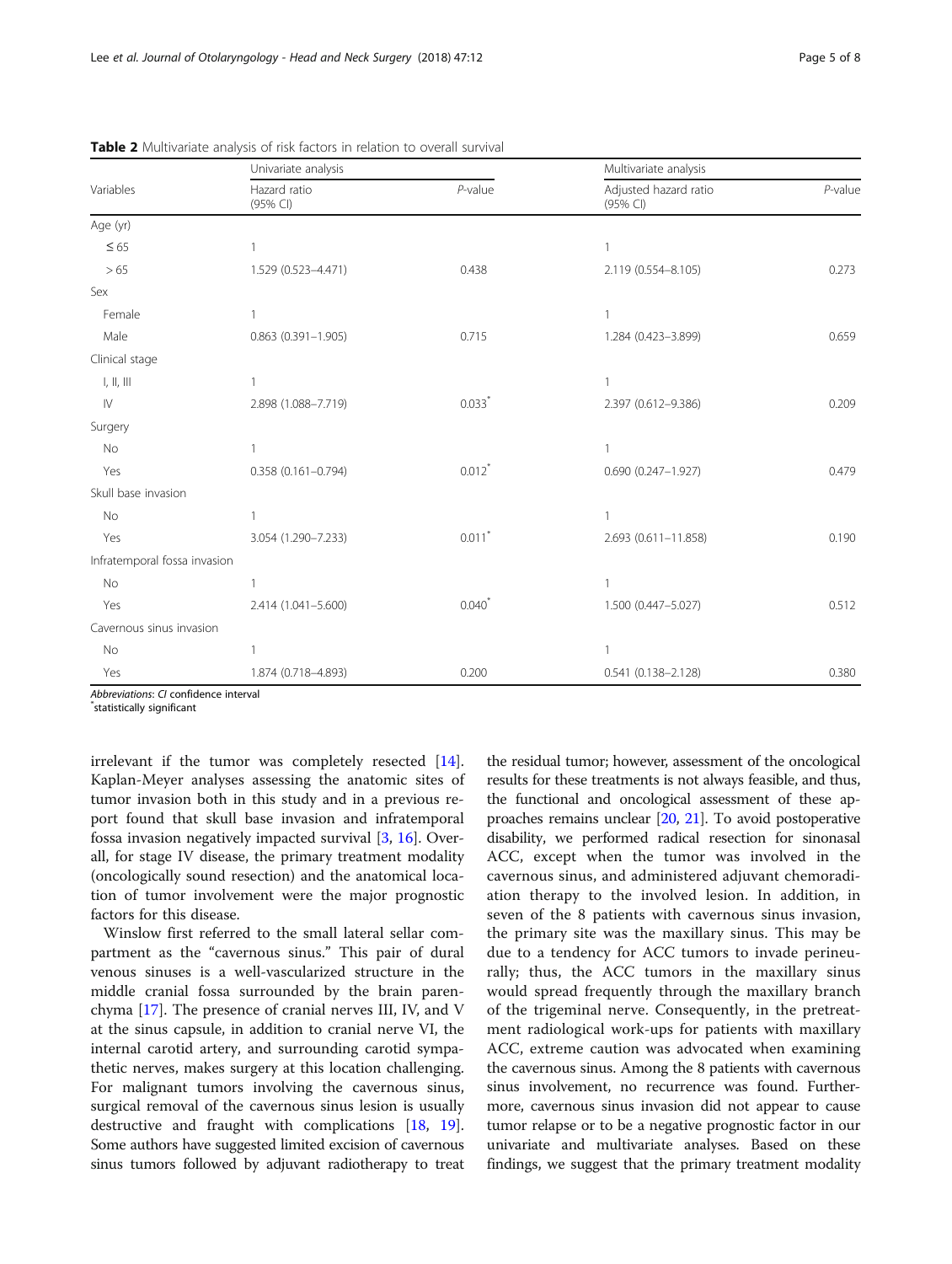|                                             | Univariate analysis      |                      | Multivariate analysis             |            |  |  |  |
|---------------------------------------------|--------------------------|----------------------|-----------------------------------|------------|--|--|--|
| Variables                                   | Hazard ratio<br>(95% CI) | $P$ -value           | Adjusted hazard ratio<br>(95% CI) | $P$ -value |  |  |  |
| Age (yr)                                    |                          |                      |                                   |            |  |  |  |
| $\leq 65$                                   |                          |                      | 1                                 |            |  |  |  |
| > 65                                        | 1.545 (0.528-4.520)      | 0.427                | 1.670 (0.600-4.649)               | 0.326      |  |  |  |
| Sex                                         |                          |                      |                                   |            |  |  |  |
| Female                                      | 1                        |                      | $\mathbf{1}$                      |            |  |  |  |
| Male                                        | 1.036 (0.477-2.250)      | 0.929                | 1.841 (0.494-6.857)               | 0.363      |  |  |  |
| Clinical stage                              |                          |                      |                                   |            |  |  |  |
| $\parallel, \parallel, \parallel \parallel$ |                          |                      | $\mathbf{1}$                      |            |  |  |  |
| $\mathsf{IV}$                               | 3.334 (1.217-8.129)      | $0.019^{*}$          | 2.059 (0.527-8.048)               | 0.299      |  |  |  |
| Surgery                                     |                          |                      |                                   |            |  |  |  |
| No                                          |                          |                      | $\mathbf{1}$                      |            |  |  |  |
| Yes                                         | 0.231 (0.100-0.536)      | $0.001*$             | $0.280(0.091 - 0.857)$            | $0.026*$   |  |  |  |
| Skull base invasion                         |                          |                      |                                   |            |  |  |  |
| No                                          |                          |                      | $\mathbf{1}$                      |            |  |  |  |
| Yes                                         | 2.750 (1.200-6.302)      | $0.017$ *            | 1.140 (0.253-5.146)               | 0.865      |  |  |  |
| Infratemporal fossa invasion                |                          |                      |                                   |            |  |  |  |
| No                                          | $\mathbf{1}$             |                      | $\mathbf{1}$                      |            |  |  |  |
| Yes                                         | 2.251 (1.098-5.789)      | $0.029$ <sup>*</sup> | 2.259 (0.660-7.734)               | 0.194      |  |  |  |
| Cavernous sinus invasion                    |                          |                      |                                   |            |  |  |  |
| No                                          |                          |                      | 1                                 |            |  |  |  |
| Yes                                         | 1.845 (0.725-4.693)      | 0.198                | 1.083 (0.258-4.539)               | 0.913      |  |  |  |

<span id="page-5-0"></span>

|  |  |  |  |  |  |  |  |  |  | <b>Table 3</b> Multivariate analysis of risk factors in relation to disease-free survival |  |
|--|--|--|--|--|--|--|--|--|--|-------------------------------------------------------------------------------------------|--|
|--|--|--|--|--|--|--|--|--|--|-------------------------------------------------------------------------------------------|--|

Abbreviations: CI confidence interval

statistically significant

for sinonasal ACC with cavernous sinus invasion, similar to other sinonasal ACC tumors, should be surgery. Cavernous sinus invasion should not be considered a contraindication for surgery even if its involvement is not within the surgical field.

According to the literature reviewed, sinonasal ACC with skull base invasion has been mentioned to have a negative influence on survival [[3\]](#page-6-0). In addition, infratemporal fossa invasion has also been associated with worse survival in the treatment of sinonasal malignancy [\[16](#page-6-0)]. Involvement of the cavernous sinus, on the other hand, has never been addressed before. The cavernous sinus is a small and complex anatomic structure with many cranial nerves passing through it, so invasion of the cavernous sinus often occurs due to the perineural spread and subsequently results in the apparent symptoms of cranial nerve palsy. The relatively early presentation of related symptoms may contribute to earlier intervention and management. Therefore, the authors assumed that the tumor burden of cavernous sinus invasion might be not usually too high to have a negative impact on survival.

Many studies have demonstrated that postoperative adjuvant radiotherapy can increase survival [\[3](#page-6-0), [5](#page-6-0), [15](#page-6-0), [22](#page-7-0)]; however, chemotherapy has not been effective for treating sinonasal ACC [\[3](#page-6-0), [23,](#page-7-0) [24](#page-7-0)]. In this study, we divided the 27 patients who received primary surgery into two groups, a postoperative adjuvant radiotherapy group ( $n = 12$ ) and a postoperative adjuvant chemoradiotherapy group ( $n = 15$ ), and observed no significant differences in DFS and OS between them. We also compared patients who received primary radiotherapy alone  $(n = 5)$  and patients who received primary chemoradiation therapy  $(n = 11)$  and found no significant difference in treatment outcomes. Based on these findings, the role of cisplatin-based chemotherapy in managing sinonasal ACC remains unclear and requires further study.

There are limitations in the present study. First, this is a retrospective study of a single tertiary referral center lending to potential bias. The relatively small sample size also renders these results somewhat arbitrary. However, sinonasal ACC is a rare disease entity, and cavernous sinus invasion caused by sinonasal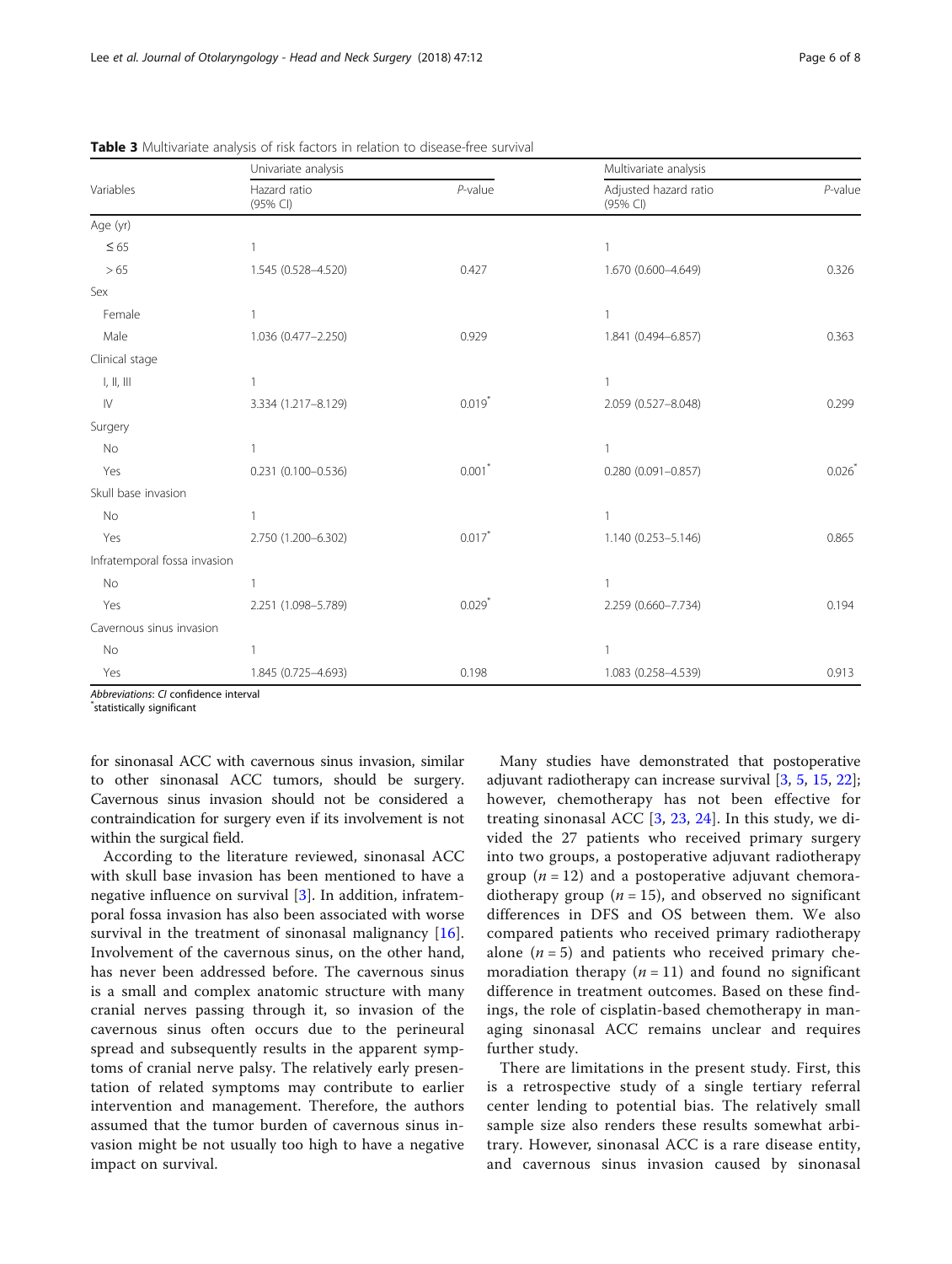<span id="page-6-0"></span>ACC is even rarer. The present study attempted to add information to the current treatment of sinonasal ACC. A much larger study may be required to investigate the role of cavernous sinus invasion and different treatment modalities.

## Conclusions

Cavernous sinus invasion was observed in approximately 17% of our patients with sinonasal ACC, and patients with maxillary ACC had a higher rate of cavernous sinus invasion. We found that survival was significantly improved among patients with sinonasal ACC tumors whose primary treatment was surgery. Although the cavernous sinus lesions in this series were treated solely by chemoradiotherapy, cavernous sinus invasion did not negatively impact survival outcomes in terms of OS and DFS. The role of cisplatin-based chemotherapy remains unclear after this retrospective investigation. The data suggest that primary surgery with adjuvant radiotherapy may provide a better treatment outcome for patients with sinonasal ACC, and cavernous sinus invasion is not a contraindication for curative treatment. Clinicians should remain alert to the possibility of cavernous sinus involvement in the pretreatment work-up and use caution when managing maxillary ACC patients.

#### Abbreviations

ACC: Adenoid cystic carcinoma; DFS: Disease-free survival; OS: Overall Survival; TNM: Tumor, nodes, metastasis staging system

#### Acknowledgements

Not applicable.

## Funding

This study was supported by a grant (MOST105–2628-B-182A-008-MY3) from the Ministry of Science and Technology, a grant (CORPG3G0171) from Linko Chang Gung Memorial Hospital and a grant (CMRPG2G0231) from Keelung Chang Gung Memorial Hospital, Taiwan. The authors thank all the members of the Cancer Center at Chang Gung Memorial Hospital for their invaluable help.

#### Availability of data and materials

The datasets used and/or analyzed during the current study are available from the corresponding author on reasonable request.

### Authors' contributions

YCL, TJL, NMT, YH, CLH, LJH, YHL and KPC all assisted in the preparation of this manuscript. Study design by YCL, NMT, YH, CLH and KPC. Data collection by YCL, TJL, LJH and YHL. YHL and TJL prepare the abstract. Statistical analysis by YCL and KPC. All authors reviewed the finalized manuscript in preparation for submission. All authors read and approved the final manuscript.

#### Ethics approval and consent to participate

The retrospective review of medical records for this study was approved by the Institutional Review Board (201600713B0).

#### Consent for publication

Not applicable.

## Competing interests

The authors declare that they have no competing interests.

## Publisher's Note

Springer Nature remains neutral with regard to jurisdictional claims in published maps and institutional affiliations.

#### Author details

<sup>1</sup>Department of Otolaryngology - Head and Neck Surgery, Chang Gung Memorial Hospital, Keelung, Taiwan. <sup>2</sup> Department of Otolaryngology - Head and Neck Surgery, Chang Gung Memorial Hospital, Taoyuan, Taiwan. 3 Department of Radiation Oncology, Chang Gung Memorial Hospital, Taoyuan, Taiwan. <sup>4</sup>Department of Hematology-Oncology, Chang Gung Memorial Hospital, Taoyuan, Taiwan. <sup>5</sup>Department of Pathology, Chang Gung Memorial Hospital, Taoyuan, Taiwan. <sup>6</sup>Department of Orthopedic Surgery, Buddhist Tzu-Chi General Hospital, Taipei, Taiwan. <sup>7</sup>College of Medicine Chang Gung University, Taoyuan, Taiwan.

## Received: 15 November 2017 Accepted: 29 January 2018 Published online: 05 February 2018

#### References

- 1. Patel SH, Wang Z, Wong WW, Murad MH, Buckey CR, Mohammed K, et al. Charged particle therapy versus photon therapy for paranasal sinus and nasal cavity malignant diseases: a systematic review and meta-analysis. Lancet Oncol. 2014;15(9):1027–38. Epub 2014/07/02.
- 2. Robin TP, Jones BL, Gordon OM, Phan A, Abbott D, McDermott JD, et al. A comprehensive comparative analysis of treatment modalities for sinonasal malignancies. Cancer. 2017;123(16):3040–9. Epub 2017/04/04.
- 3. Lupinetti AD, Roberts DB, Williams MD, Kupferman ME, Rosenthal DI, Demonte F, et al. Sinonasal adenoid cystic carcinoma: the M. D. Anderson cancer center experience. Cancer. 2007;110(12):2726–31. Epub 2007/10/26.
- 4. Dulguerov P, Jacobsen MS, Allal AS, Lehmann W, Calcaterra T. Nasal and paranasal sinus carcinoma: are we making progress? A series of 220 patients and a systematic review. Cancer. 2001;92(12):3012–29. Epub 2001/12/26.
- 5. Rhee CS, Won TB, Lee CH, Min YG, Sung MW, Kim KH, et al. Adenoid cystic carcinoma of the sinonasal tract: treatment results. Laryngoscope. 2006; 116(6):982–6. Epub 2006/06/01.
- 6. Huang CC, Lee TJ. Radiology quiz case 2. Adenoid cystic carcinoma (ACC) of the sinonasal tract with perineural spread into the cavernous sinus. Arch Otolaryngol. 2008;134(9):1009–11. Epub 2008/09/17.
- 7. Ginsberg LE, Demonte F. Palatal adenoid cystic carcinoma presenting as perineural spread to the cavernous sinus. Skull Base Surg. 1998;8(1):39–43. Epub 2006/12/16.
- 8. Conde MA, Aladro Y, Villagra P. Perineural extension of a cylindroma causing a chronic cavernous sinus syndrome. Neurologia. 1998;13(9):445–6. Epub 1999/01/12. Extension perineural de un cilindroma originando un sindrome del seno cavernoso cronico.
- 9. Laccourreye O, Bely N, Halimi P, Guimaraes R, Brasnu D. Cavernous sinus involvement from recurrent adenoid cystic carcinoma. Ann Otol Rhinol Laryngol. 1994;103(10):822–5. Epub 1994/10/01.
- 10. Yamamoto T, Imai T. Adenoid cystic carcinoma presenting as cavernous sinus syndrome: a clinico-pathological study of two cases. No To Shinkei. 1989;41(5):519–25. Epub 1989/05/01.
- 11. Laurie SA, Ho AL, Fury MG, Sherman E, Pfister DG. Systemic therapy in the management of metastatic or locally recurrent adenoid cystic carcinoma of the salivary glands: a systematic review. Lancet Oncol. 2011;12(8):815–24. Epub 2010/12/15.
- 12. Seong SY, Hyun DW, Kim YS, Cho HJ, Lee JG, Yoon JH, et al. Treatment outcomes of sinonasal adenoid cystic carcinoma: 30 cases from a single institution. Journal Craniomaxillofac Surg. 2014;42(5):e171–5. Epub 2013/10/02.
- 13. Unsal AA, Chung SY, Zhou AH, Baredes S, Eloy JA. Sinonasal adenoid cystic carcinoma: a population-based analysis of 694 cases. Int Forum Allergy Rhinology. 2017;7(3):312–20. Epub 2016/11/20.
- 14. Michel J, Fakhry N, Santini L, Mancini J, Giovanni A, Dessi P. Sinonasal adenoid cystic carcinomas: clinical outcomes and predictive factors. Int J Oral Maxillofac Surg. 2013;42(2):153–7. Epub 2012/12/12.
- 15. Michel G, Joubert M, Delemazure AS, Espitalier F, Durand N, Malard O. Adenoid cystic carcinoma of the paranasal sinuses: retrospective series and review of the literature. Eur Ann Otorhinolaryngol Head Neck Dis. 2013; 130(5):257–62. Epub 2013/06/12.
- 16. Madani I, Bonte K, Vakaet L, Boterberg T, De Neve W. Intensity-modulated radiotherapy for sinonasal tumors: Ghent University Hospital update. Int J Radiat Oncol Biol Phys. 2009;73(2):424–32. Epub 2008/08/30.